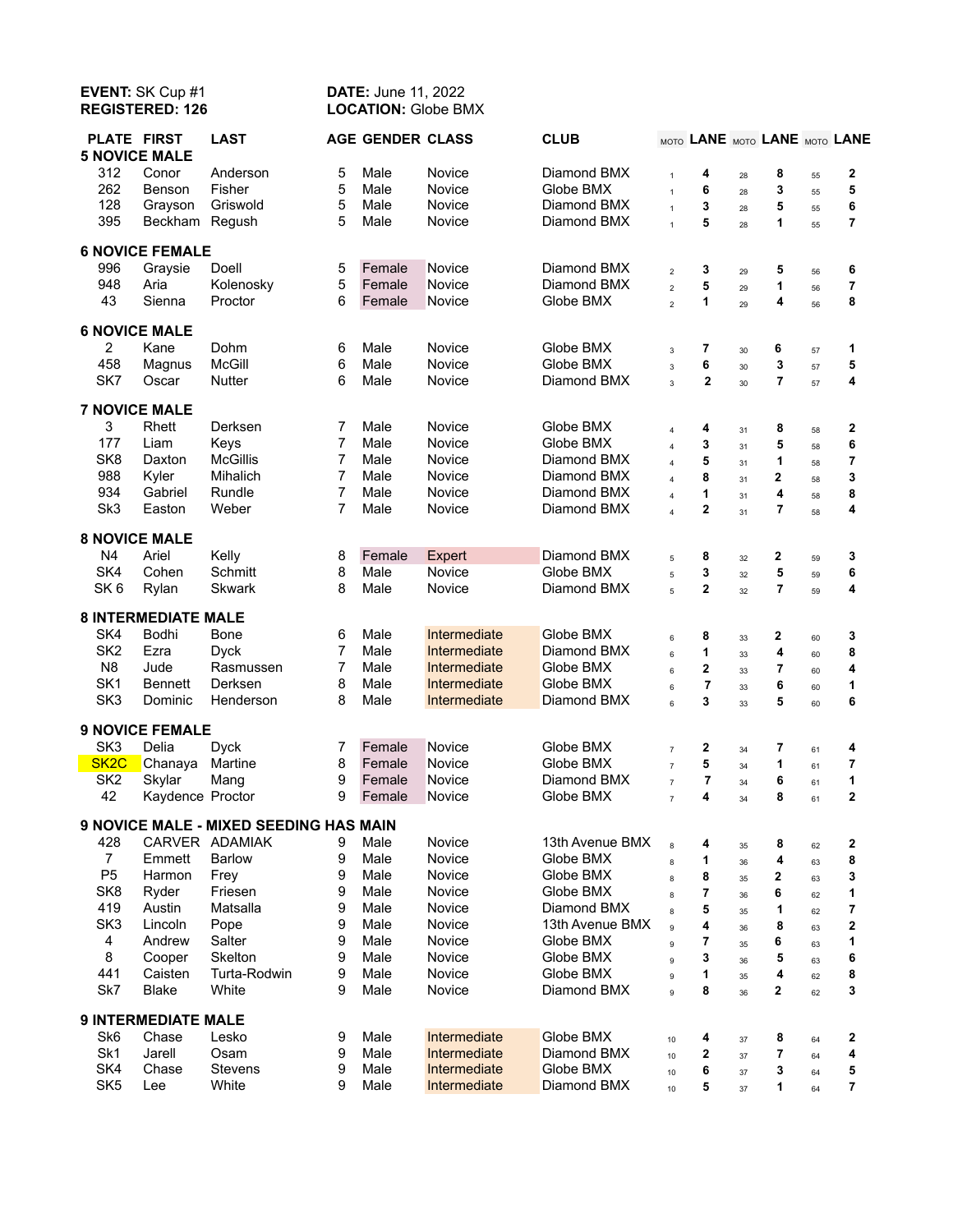| EVENT: SK Cup #1<br><b>REGISTERED: 126</b> |                             |                                         | <b>DATE: June 11, 2022</b><br><b>LOCATION: Globe BMX</b> |                         |                                |                          |          |                               |          |                |          |                     |
|--------------------------------------------|-----------------------------|-----------------------------------------|----------------------------------------------------------|-------------------------|--------------------------------|--------------------------|----------|-------------------------------|----------|----------------|----------|---------------------|
| <b>PLATE FIRST</b>                         |                             | <b>LAST</b>                             |                                                          | <b>AGE GENDER CLASS</b> |                                | <b>CLUB</b>              |          | MOTO LANE MOTO LANE MOTO LANE |          |                |          |                     |
|                                            | <b>10 NOVICE FEMALE</b>     |                                         |                                                          |                         |                                |                          |          |                               |          |                |          |                     |
| 220                                        | Keeley                      | <b>Dyck</b>                             | 10                                                       | Female                  | Novice                         | Diamond BMX              | 11       | 4                             | 38       | 8              | 65       | $\mathbf 2$         |
| SK <sub>3</sub>                            | Emma                        | Farthing                                | 10                                                       | Female                  | Novice                         | Diamond BMX              | 11       | 1                             | 38       | 4              | 65       | 8                   |
| Sk4                                        | Ania                        | Matthewson                              | 10                                                       | Female                  | Novice                         | Diamond BMX              | 11       | 3                             | 38       | 5              | 65       | 6                   |
| SK6                                        | Quinn                       | Newby                                   | 10                                                       | Female                  | Novice                         | 13th Avenue BMX          | 11       | 8                             | 38       | $\mathbf{2}$   | 65       | 3                   |
| SK <sub>5</sub>                            | Sadie                       | Robinson                                | 10                                                       | Female                  | Novice                         | Globe BMX                | 11       | $\overline{7}$                | 38       | 6              | 65       | 1                   |
| 50+ CRUISER                                |                             |                                         |                                                          |                         |                                |                          |          |                               |          |                |          |                     |
| Sk4                                        | Rebekah                     | DeMaya                                  | 42                                                       | Female                  | Cruiser (no class) Globe BMX   |                          | 12       | 8                             | 39       | 2              | 66       | 3                   |
| N7                                         | Lori                        | Smith                                   | 54                                                       | Female                  | Cruiser (no class) Globe BMX   |                          | 12       | 4                             | 39       | 8              | 66       | $\mathbf 2$         |
| N <sub>2</sub>                             | Chase                       | Rennie                                  | 21                                                       | Male                    | Cruiser (no class) Globe BMX   |                          | 12       | 2                             | 39       | $\overline{7}$ | 66       | 4                   |
| N <sub>3</sub>                             | Carson                      | Rennie                                  | 18                                                       | Male                    | Cruiser (no class) Globe BMX   |                          | 12       | 1                             | 39       | 4              | 66       | 8                   |
| 200                                        | <b>Mike</b>                 | Hart                                    | 44                                                       | Male                    | Cruiser (no class) Globe BMX   |                          | 12       | 3                             | 39       | 5              | 66       | 6                   |
| SK <sub>1</sub>                            | Dan                         | <b>Dyck</b>                             | 39                                                       | Male                    | Cruiser (no class) Globe BMX   |                          | 12       | 7                             | 39       | 6              | 66       | 1                   |
| 158                                        | Ryan                        | Jackson                                 | 48                                                       | Male                    | Cruiser (no class) Globe BMX   |                          | 12       | 5                             | 39       | 1              | 66       | 7                   |
| 852                                        | Cameron                     | Hamm                                    | 50                                                       | Male                    | Cruiser (no class) Diamond BMX |                          | 12       | 6                             | 39       | 3              | 66       | 5                   |
| <b>10 NOVICE MALE</b>                      |                             |                                         |                                                          |                         |                                |                          |          |                               |          |                |          |                     |
| 617                                        | Stirling                    | Kirkpatrick                             | 10                                                       | Male                    | Novice                         | 13th Avenue BMX          |          | 5                             |          | 1              |          | 7                   |
| SK <sub>3</sub>                            | Zenon                       | Levesque                                | 10                                                       | Male                    | Novice                         | Diamond BMX              | 13<br>13 | 4                             | 40       | 8              | 67       | $\mathbf 2$         |
| SK <sub>6</sub>                            | Parker                      | Martinka                                | 10                                                       | Male                    | Novice                         | Diamond BMX              | 13       | 1                             | 40<br>40 | 4              | 67<br>67 | 8                   |
| sk7                                        | lain                        | Mcmillan-Jackson                        | 10                                                       | Male                    | Novice                         | Globe BMX                | 13       | 7                             | 40       | 6              | 67       | 1                   |
| 406                                        | Grady                       | Korchinski                              | 10                                                       | Male                    | Novice                         | 13th Avenue BMX          | 13       | 3                             | 40       | 5              | 67       | 6                   |
| 481                                        | <b>Brady</b>                | Preston                                 | 10                                                       | Male                    | Novice                         | 13th Avenue BMX          | 13       | 2                             | 40       | $\overline{7}$ | 67       | 4                   |
| SK <sub>8</sub>                            | Kaeson                      | <b>Skwark</b>                           | 10                                                       | Male                    | Novice                         | Diamond BMX              | 13       | 6                             | 40       | 3              | 67       | 5                   |
|                                            |                             |                                         |                                                          |                         |                                |                          |          |                               |          |                |          |                     |
|                                            | <b>10 INTERMEDIATE MALE</b> |                                         |                                                          |                         |                                |                          |          |                               |          |                |          |                     |
| SK <sub>2</sub>                            | Sebastian Loomer            |                                         | 9                                                        | Male                    | Expert                         | Globe BMX                | 14       | 3                             | 41       | 5              | 68       | 6                   |
| Sk1<br>SK <sub>2</sub> C                   | Noah<br>rome                | Proctor<br>sikorsky                     | 10<br>10                                                 | Male<br>Male            | Intermediate<br>Intermediate   | Globe BMX<br>Diamond BMX | 14<br>14 | 2<br>1                        | 41       | 7<br>4         | 68       | 4<br>8              |
|                                            |                             |                                         |                                                          |                         |                                |                          |          |                               | 41       |                | 68       |                     |
|                                            |                             | 11 NOVICE MALE - MIXED SEEDING HAS MAIN |                                                          |                         |                                |                          |          |                               |          |                |          |                     |
| 5                                          | Gunner                      | Anderson                                | 11                                                       | Male                    | Novice                         | Globe BMX                | 15       | 6                             | 42       | 3              | 69       | 5                   |
| 399                                        | <b>Hendrix</b>              | Arnold                                  | 11                                                       | Male                    | Novice                         | 13th Avenue BMX          | 15       | 8                             | 43       | 2              | 69       | 3                   |
| 219                                        | Martin                      | Barr                                    | 11                                                       | Male                    | Novice                         | 13th Avenue BMX          | 15       | 2                             | 43       | $\overline{7}$ | 70       | 4                   |
| 9<br>P <sub>2</sub>                        | Austyn<br>Tristen           | Bone<br>Clark                           | 11<br>11                                                 | Male<br>Male            | Novice                         | Globe BMX                | 15       | 1                             | 42       | 4              | 70       | 8                   |
| 8                                          | Ashton                      | Fomradas                                | 11                                                       | Male                    | Novice<br>Novice               | Diamond BMX<br>Globe BMX | 15       | 3                             | 43       | 5              | 69       | 6<br>$\overline{2}$ |
| SK <sub>5</sub>                            | Evan                        | Ruggiero                                | 11                                                       | Male                    | Novice                         | Globe BMX                | 16       | 4<br>7                        | 43       | 8<br>6         | 70       | 1                   |
| 4                                          | Kevin                       | Salter                                  | 11                                                       | Male                    | Novice                         | Globe BMX                |          |                               |          | 1              | 69       | 7                   |
| SK6                                        | Colten                      | Schneider                               | 11                                                       | Male                    | Novice                         | Diamond BMX              | 16<br>16 | 5<br>8                        | 42<br>42 | 2              | 69<br>70 | 3                   |
|                                            |                             |                                         |                                                          |                         |                                |                          |          |                               |          |                |          |                     |
|                                            | <b>13 NOVICE FEMALE</b>     |                                         |                                                          |                         |                                |                          |          |                               |          |                |          |                     |
| SK <sub>1</sub> D                          | Aubrey                      | Schmitt                                 | 10                                                       | Female                  | Expert                         | Globe BMX                | 17       | 8                             | 44       | 2              | 71       | 3                   |
| N <sub>5</sub>                             | Olivia                      | Hamilton                                | 10 <sup>°</sup>                                          | Female                  | Expert                         | Diamond BMX              | 17       | 1                             | 44       | 4              | 71       | 8                   |
| N <sub>8</sub>                             | Haley                       | Kolenosky<br>Dean                       | 11                                                       | Female                  | Expert                         | Diamond BMX              | 17       | 6                             | 44       | 3              | 71       | 5                   |
| SK <sub>1</sub><br>SK <sub>3</sub>         | Kezia<br>Sky                | Friesen                                 | 13<br>13                                                 | Female<br>Female        | Novice<br>Novice               | Diamond BMX<br>Globe BMX | 17       | 3<br>5                        | $\bf 44$ | 5<br>1         | 71       | 6<br>7              |
|                                            |                             |                                         |                                                          |                         |                                |                          | 17       |                               | 44       |                | 71       |                     |
| <b>11 INTERMEDIATE MALE</b>                |                             |                                         |                                                          |                         |                                |                          |          |                               |          |                |          |                     |
| Sk <sub>8</sub>                            | Тy                          | Doran                                   | 11                                                       | Male                    | Intermediate                   | Diamond BMX              | 18       | 5                             | 45       | 1              | 72       | 7                   |
| SK <sub>1</sub>                            | Riley                       | Larsen                                  | 11                                                       | Male                    | Intermediate                   | Diamond BMX              | 18       | 2                             | 45       | 7              | $72\,$   | 4                   |
| SK4                                        | Dax                         | Robinson                                | 11                                                       | Male                    | Intermediate                   | Globe BMX                | 18       | 6                             | 45       | 3              | 72       | 5                   |